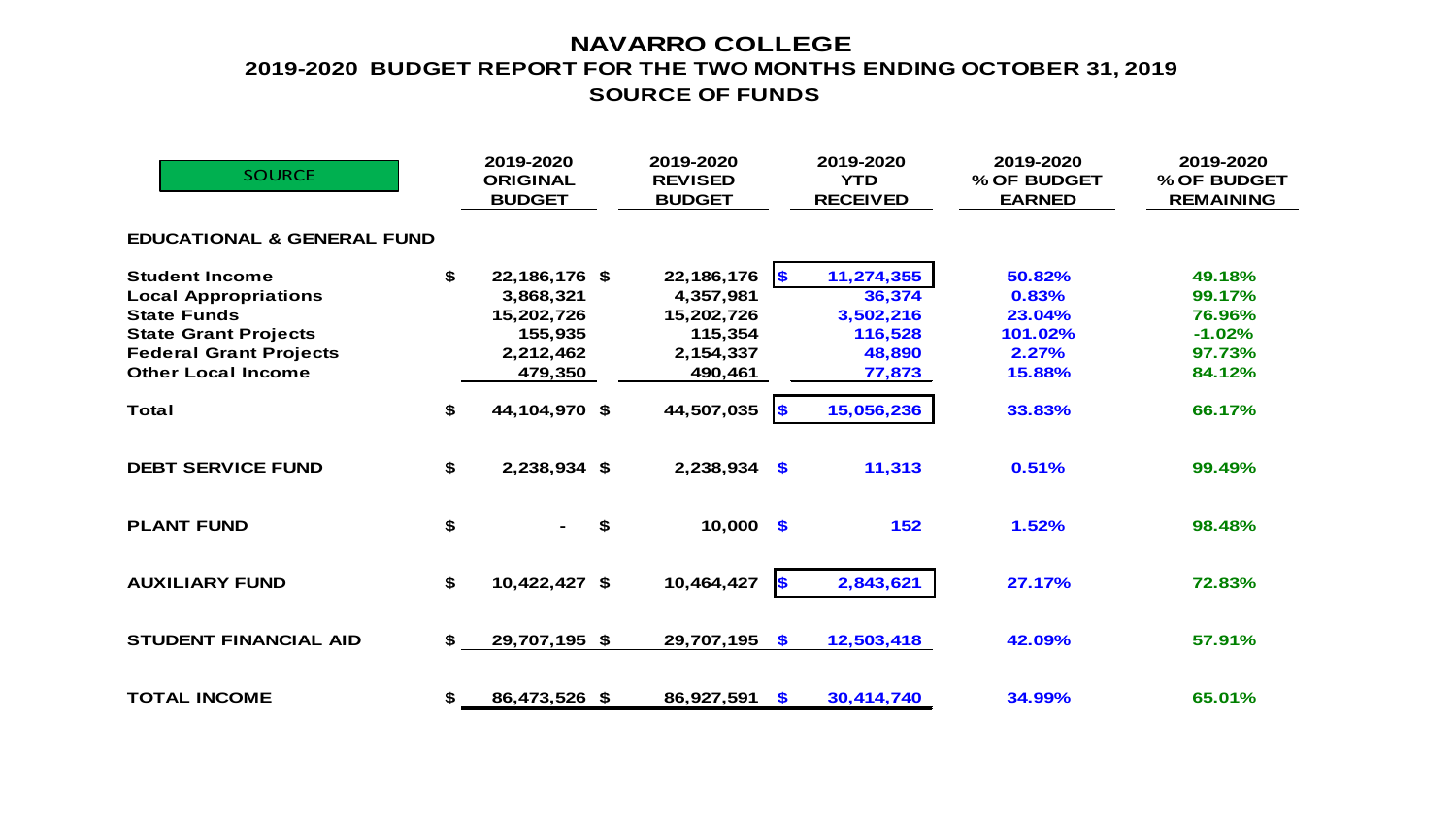## **NAVARRO COLLEGE 2018-2019 BUDGET REPORT FOR THE TWO MONTHS ENDING OCTOBER 31, 2018 SOURCE OF FUNDS**

| <b>SOURCE</b>                                                                                                                                                           | 2018-2019<br><b>ORIGINAL</b><br><b>BUDGET</b>                                     |    | 2018-2019<br><b>REVISED</b><br><b>BUDGET</b>                                  | 2018-2019<br><b>YTD</b><br><b>RECEIVED</b>                       | 2018-2019<br>% OF BUDGET<br><b>EARNED</b>              | 2018-2019<br>% OF BUDGET<br><b>REMAINING</b>             |  |
|-------------------------------------------------------------------------------------------------------------------------------------------------------------------------|-----------------------------------------------------------------------------------|----|-------------------------------------------------------------------------------|------------------------------------------------------------------|--------------------------------------------------------|----------------------------------------------------------|--|
| <b>EDUCATIONAL &amp; GENERAL FUND</b>                                                                                                                                   |                                                                                   |    |                                                                               |                                                                  |                                                        |                                                          |  |
| <b>Student Income</b><br><b>Local Appropriations</b><br><b>State Funds</b><br><b>State Grant Projects</b><br><b>Federal Grant Projects</b><br><b>Other Local Income</b> | \$<br>23,524,170 \$<br>3,929,074<br>15,968,463<br>875,601<br>2,027,352<br>531,800 |    | $22,995,764$ \$<br>3,868,321<br>15,968,463<br>903,701<br>2,005,060<br>613,890 | 9,466,096<br>12,143<br>3,679,215<br>201,175<br>22,010<br>129,591 | 41.16%<br>0.31%<br>23.04%<br>22.26%<br>1.10%<br>21.11% | 58.84%<br>99.69%<br>76.96%<br>77.74%<br>98.90%<br>78.89% |  |
| <b>Total</b>                                                                                                                                                            | \$<br>46,856,460 \$                                                               |    | 46,355,199 \$                                                                 | 13,510,230                                                       | 29.15%                                                 | 70.85%                                                   |  |
| <b>DEBT SERVICE FUND</b>                                                                                                                                                | \$<br>2,237,426 \$                                                                |    | $2,237,426$ \$                                                                | 192                                                              | 0.01%                                                  | 99.99%                                                   |  |
| <b>PLANT FUND</b>                                                                                                                                                       | \$                                                                                | \$ | \$                                                                            | 139                                                              | 0.00%                                                  | 100.00%                                                  |  |
| <b>AUXILIARY FUND</b>                                                                                                                                                   | \$<br>11,189,544 \$                                                               |    | 11,209,044 \$                                                                 | 2,794,844                                                        | 24.93%                                                 | 75.07%                                                   |  |
| <b>STUDENT FINANCIAL AID</b>                                                                                                                                            | \$<br>31,000,460 \$                                                               |    | 31,000,460<br>$\bullet$                                                       | 12,359,174                                                       | 39.87%                                                 | 60.13%                                                   |  |
| <b>TOTAL INCOME</b>                                                                                                                                                     | \$<br>91,283,890 \$                                                               |    | 90,802,129<br>- \$                                                            | 28,664,579                                                       | 31.57%                                                 | 68.43%                                                   |  |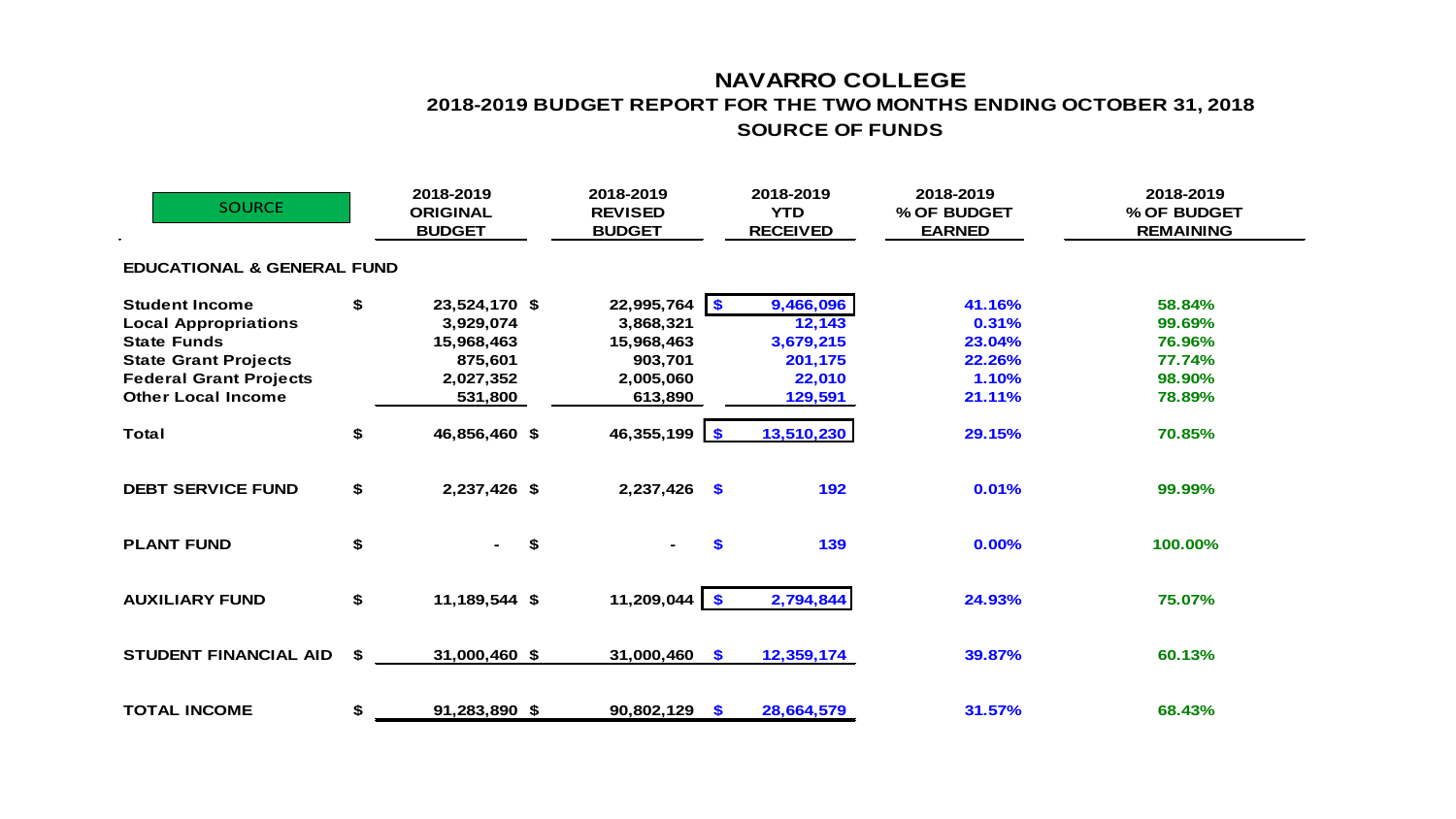## **NAVARRO COLLEGE 2019-2020 BUDGET REPORT FOR THE TWO MONTHS ENDING OCTOBER 31, 2019 DISBURSEMENT OF FUNDS**

| <b>DISBURSEMENTS</b>                      |    | 2019-2020<br><b>ORIGINAL</b><br><b>BUDGET</b> | 2019-2020<br><b>REVISED</b><br><b>BUDGET</b> | 2019-2020<br><b>YTD</b><br><b>EXPENSED</b> | 2019-2020<br><b>OBLIGATED</b> | 2019-2020<br>% OF BUDGET<br><b>EXPENDED</b> | 2019-2020<br>% OF BUDGET<br><b>REMAINING</b> |
|-------------------------------------------|----|-----------------------------------------------|----------------------------------------------|--------------------------------------------|-------------------------------|---------------------------------------------|----------------------------------------------|
| <b>EDUCATIONAL &amp; GENERAL FUND</b>     |    |                                               |                                              |                                            |                               |                                             |                                              |
| <b>General Administration</b>             | \$ | 2,107,981 \$                                  | $2,136,164$ \$                               | 388,249                                    | \$<br>1,545,225               | 90.51%                                      | 9.49%                                        |
| <b>Student Services</b>                   |    | 3,486,800                                     | 3,550,515                                    | 567,798                                    | 2,242,802                     | 79.16%                                      | 20.84%                                       |
| <b>General Institutional</b>              |    | 4,691,316                                     | 4,727,358                                    | 1,115,332                                  | 2,479,211                     | 76.04%                                      | 23.96%                                       |
| <b>Instructional Administration</b>       |    | 1,477,745                                     | 1,467,006                                    | 245,017                                    | 1,104,787                     | 92.01%                                      | 7.99%                                        |
| <b>Staff Benefits</b>                     |    | 6,886,252                                     | 6,886,252                                    | 1,058,991                                  | 1,871,303                     | 42.55%                                      | 57.45%                                       |
| <b>Resident Instruction:</b>              |    |                                               |                                              |                                            |                               |                                             |                                              |
| Academic                                  |    | 7,446,885                                     | 7,275,039                                    | 1,304,801                                  | 4,108,799                     | 74.41%                                      | 25.59%                                       |
| Career                                    |    | 6,155,696                                     | 6,106,140                                    | 1,117,086                                  | 4,041,692                     | 84.49%                                      | 15.51%                                       |
| <b>Planetarium</b>                        |    | 83,526                                        | 83,526                                       | 19,624                                     | 55,567                        | 90.02%                                      | 9.98%                                        |
| <b>Museum</b>                             |    | 168,326                                       | 168,326                                      | 26,106                                     | 131,758                       | 93.78%                                      | 6.22%                                        |
| <b>Events</b>                             |    | 103,604                                       | 98,052                                       | 14,399                                     | 66,011                        | 82.01%                                      | 17.99%                                       |
| Library                                   |    | 458,263                                       | 445,729                                      | 102,809                                    | 267,655                       | 83.11%                                      | 16.89%                                       |
| <b>Community Services</b>                 |    | 2,000                                         | 2,000                                        |                                            |                               | 0.00%                                       | 100.00%                                      |
| <b>Plant Maintenance &amp; Operations</b> |    | 3,908,867                                     | 3,914,000                                    | 648,417                                    | 2,230,449                     | 73.55%                                      | 26.45%                                       |
| <b>Appropriations</b>                     |    | 4,920,723                                     | 5,538,827                                    |                                            |                               | 0.00%                                       | 100.00%                                      |
| <b>State Grant Projects</b>               |    | 155,935                                       | 115,354                                      | 17,325                                     | 88,701                        | 91.91%                                      | 8.09%                                        |
| <b>Federal Grant Projects</b>             |    | 2,017,025                                     | 1,958,900                                    | 288,780                                    | 918,893                       | 61.65%                                      | 38.35%                                       |
| <b>Local Grant Projects</b>               |    | 34,026                                        | 33,847                                       | 4,061                                      | 40,608                        | 131.97%                                     | $-31.97%$                                    |
| <b>Total</b>                              | \$ | 44,104,970 \$                                 | 44,507,035 \$                                | 6,918,795                                  | \$<br>21,193,461              | 63.16%                                      | 36.84%                                       |
| <b>DEBT SERVICE FUND</b>                  | \$ | 2,238,934 \$                                  | $2,238,934$ \$                               | (180, 495)                                 | \$                            | $-8.06%$                                    | 108.06%                                      |
| <b>PLANT FUND</b>                         | \$ | \$                                            | $10,000$ \$                                  | 5,450                                      | \$<br>2,236                   | 76.86%                                      | 23.14%                                       |
| <b>AUXILIARY FUND</b>                     | \$ | 10,422,427 \$                                 | $10,464,427$ \$                              | 1,919,998                                  | \$<br>2,949,901               | 46.54%                                      | 53.46%                                       |
| <b>STUDENT FINANCIAL AID</b>              | \$ | 29,707,195 \$                                 | 29,707,195 \$                                | 3,335,543                                  | \$                            | 11.23%                                      | 88.77%                                       |
| <b>TOTAL DISBURSEMENTS</b>                | \$ | 86,473,526 \$                                 | 86,927,591 \$                                | 11,999,291                                 | \$<br>24, 145, 598            | 41.58%                                      | 58.42%                                       |